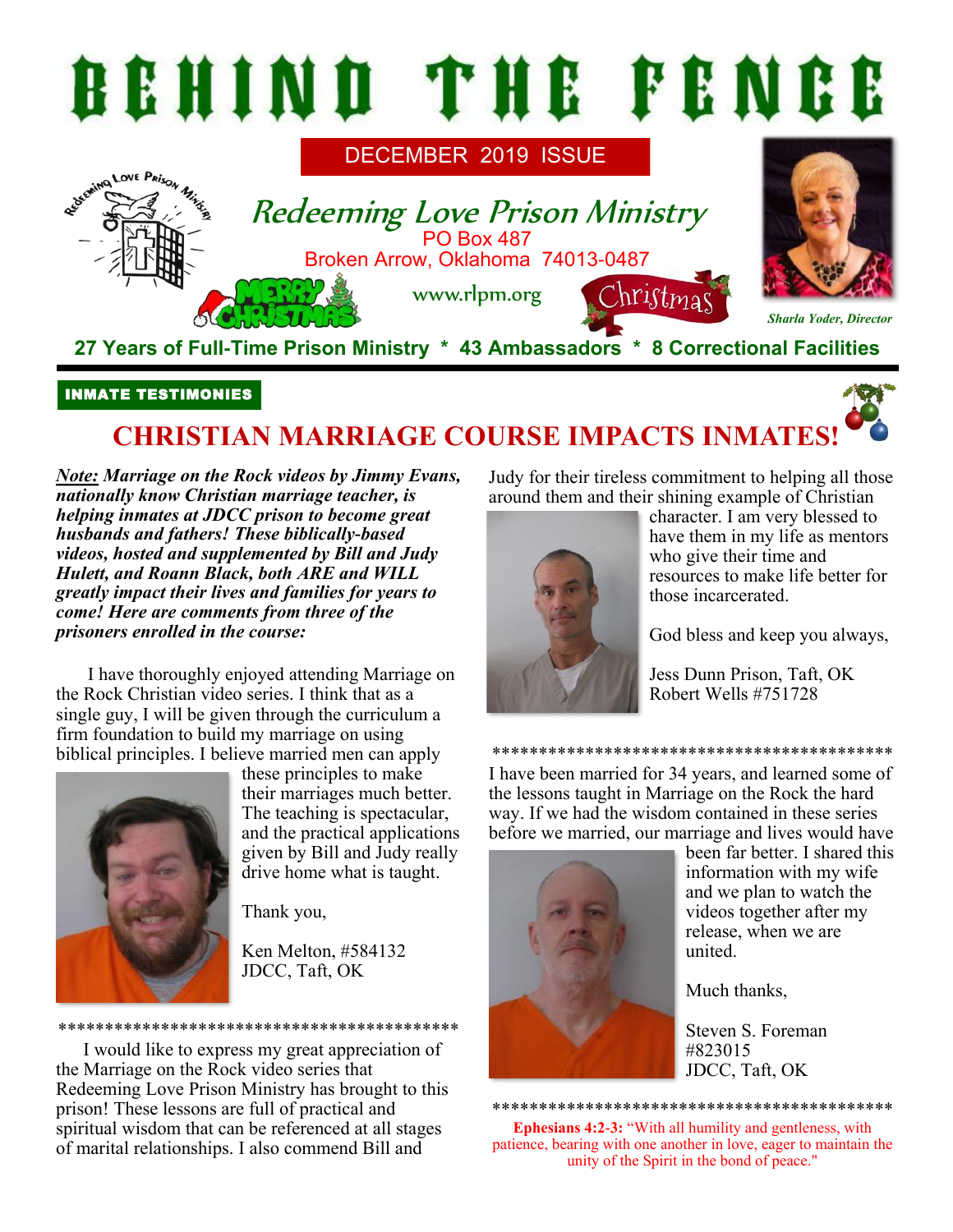*Page 2*



## PHOTO DINNER HIGHLIGHTS

We deeply appreciate all who helped and attended Redeeming Love Prison Ministry (RLPM) 27th Anniversary Dinner Gala, held on October 4 at the Bridge Church in Bixby, Oklahoma! I believe you will enjoy these photos, taken by Bri Simon. $\odot$ 



*Some of the dinner guests visiting before the dinner Dr. Michael Shanahan, RLPM board* 



*member, speaks and introduces Sharla*



*Guests enjoy delicious buffet dinner!*



*Pastor Kim Juarez shares positive experience of going and speaking at women's prison with RLPM*



*Pastor Orlando Juarez shares powerful message of the main reasons for prison ministry*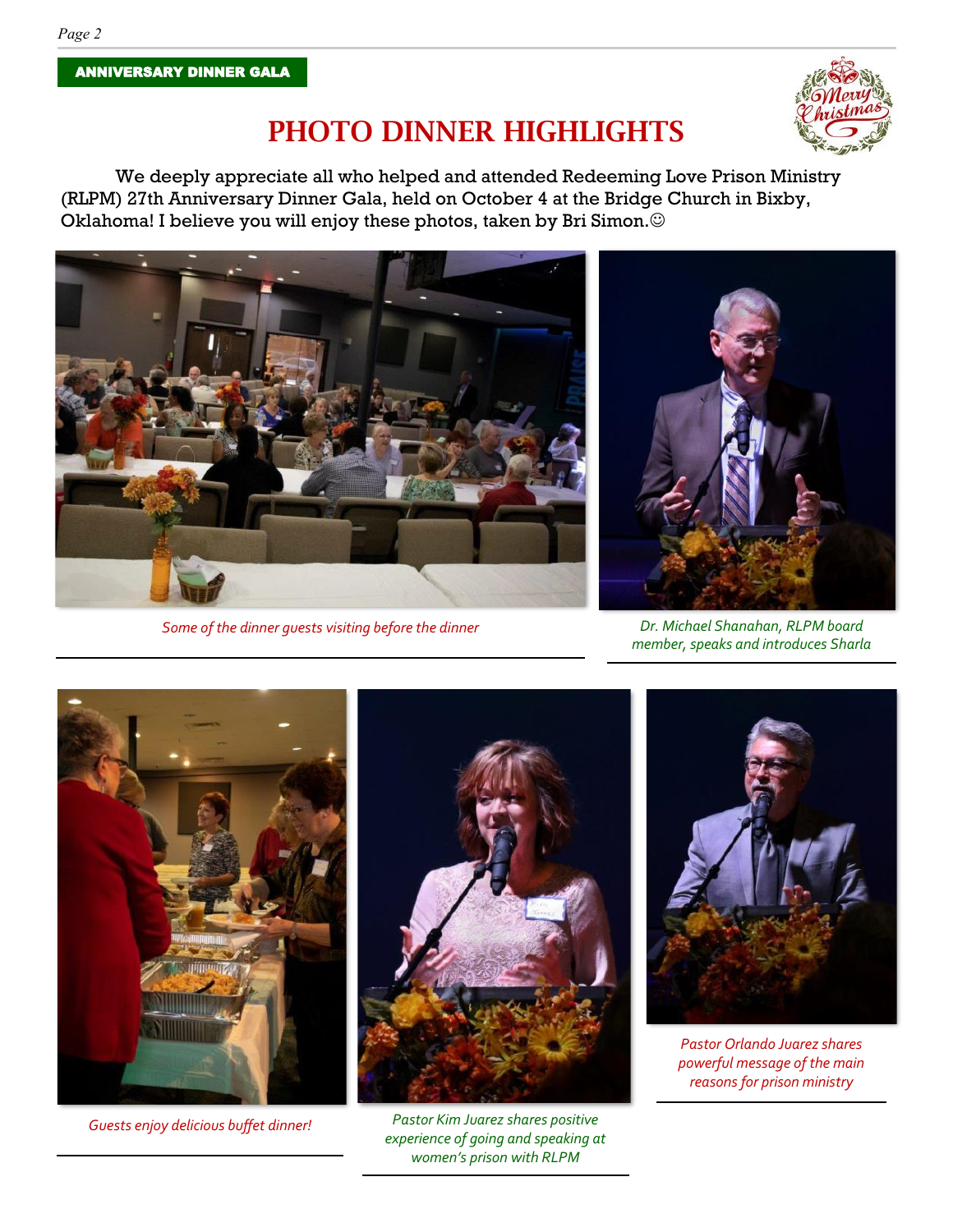

*Former inmate Dusty Trammell shares dramatic life-transforming testimony (see September issue of Behind the Fence)*



*Sharla shares the vision and opportunities for involvement in RLPM*

96666



*Ina Dilldine shares her fearless personal fulfillment and motivation for serving 23 years with RLPM*

# **CHRISTMAS HEART TO HEART**

*by Sharla Yoder, RLPM Director*

I am so grateful to our Lord and to our partners who help us make the powerful spiritual impact among many inmates at eight correctional facilities in Oklahoma! One of our goals at our 27th anniversary dinner gala was to raise \$10,000 for the needed reprinting of discipleship books that have been so very effective, and for expansion to two more correctional facilities. The other goal was to recruit more Ambassadors to go with us to evangelize, disciple, teach, and mentor inmates at these facilities. We are glad to report that we will soon be training several new Ambassadors for ministry in the New Year!

However, while we have thankfully raised about \$4,000 toward meeting our book reprinting and expansion goal, \$6,000 is still needed. We are excited about expanding this ministry in every way in the New Year! But we need everyone to please do your very best to help us reach this goal this month.



*Tom Cabell, board member, shares comments and closing prayer*

Christmas is a wonderful time to give to further the Gospel to reach more inmates before our Lord returns! Please prayerfully consider giving a special Christmas gift to RLPM to enable us to bring JESUS into the lives of many people whom God loves and sent His Son to die for. The eternal rewards are amazing and many will thank you then, as we do now! Your year-end donation will be very important to this vital and credible ministry in fulfilling God's plan and purpose in the exciting new future of our expansion!

We pray that you have a VERY special Christmas season, family celebration, and the most BLESSED New Year yet!

We look forward to hearing from you soon!  $\odot$ 

More Love, and Merry Christmas!

harla